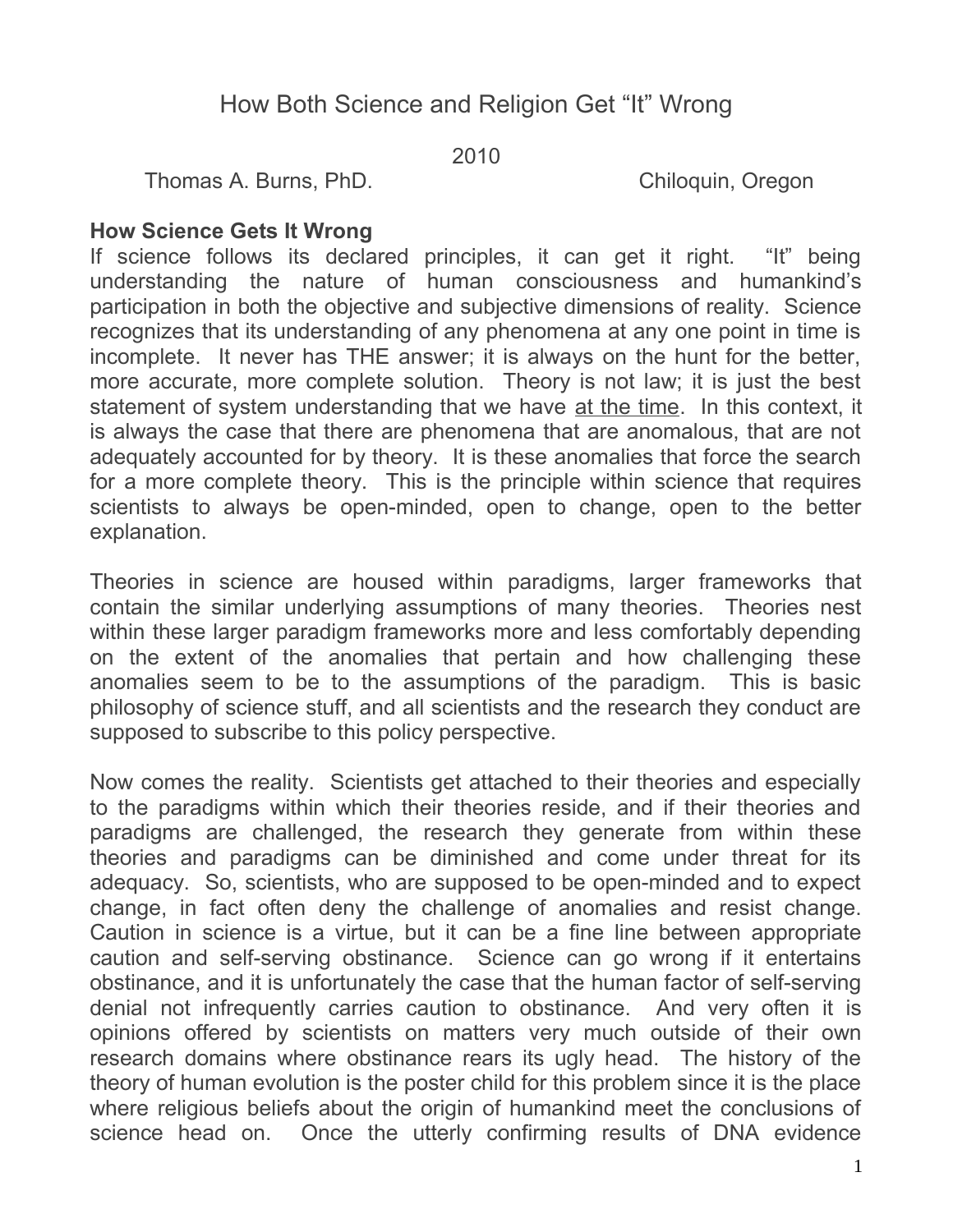appeared, the field of evolutionary biology solidified in its unanimous support of the theory of evolution. The specialists who know the most about the subject are convinced, but scientists in other fields, some of whom are religious believers, permit themselves to do what they would never allow in their own fields of study – to deny the overwhelming conclusions of the experts. This is to put "faith" in belief above the evidence of science, something no scientist can permit in himself or others. And yet it happens all the time, because scientists are humans and humans are inconsistent – sometimes rigorous observational scientists and sometimes believers "on faith."

Of course an entire scientific field can get it wrong, but if debate on the issue is not significantly present in the field of study itself, we need to be especially circumspect about what amount to the "opinions" of outside scientists. Opinions are not science since there is no requirement that opinions accord with either scientific theory or the preponderance of the factual evidence. And there are a lot of scientists who are allowed to get away with offering what amount to opinions about results in domains of study where they have little experience or expertise. And because they are scientists with Ph.D.s and because the media often does not make proper distinction as to what scientists are qualified in relation to the issue under discussion, the views of these outside scientists are often accorded equal status with the true experts.

Now for the case in point in this discussion. Study of the Paranormal [Psi – telepathy, clairvoyance, precognition and psychokinesis] has a long history beginning in most ascetic traditions where these phenomena are encountered with regularity during individual spiritual development. The nineteenth century saw the spirtualist movement in Western countries, which attracted a lot of charlatans and professional illusionists who, when exposed, tarnished the view of the legitimacy of paranormal phenomena more generally. Psychical Science and modern Parapsychology in the late nineteenth and twentieth centuries struggled to return the study of the paranormal to scientific respectability. In the latter part of the  $20<sup>th</sup>$  century, after much debate and review of the research evidence, the major professional organization in the area of psychology in America [the American Psychological Association] recognized Parapsychology as a legitimate subdivision of consciousness and psychology study and research. The association essentially determined that the evidence for the existence of psi phenomena was sufficient to acknowledge the scientific study of the phenomena as worthy of both recognition and pursuit. The association was doing what science requires: recognizing the anomalies [human behavior and capability lying outside the standard theory, and in this case, outside of a major paradigm] when the evidence for this behavior becomes substantial, even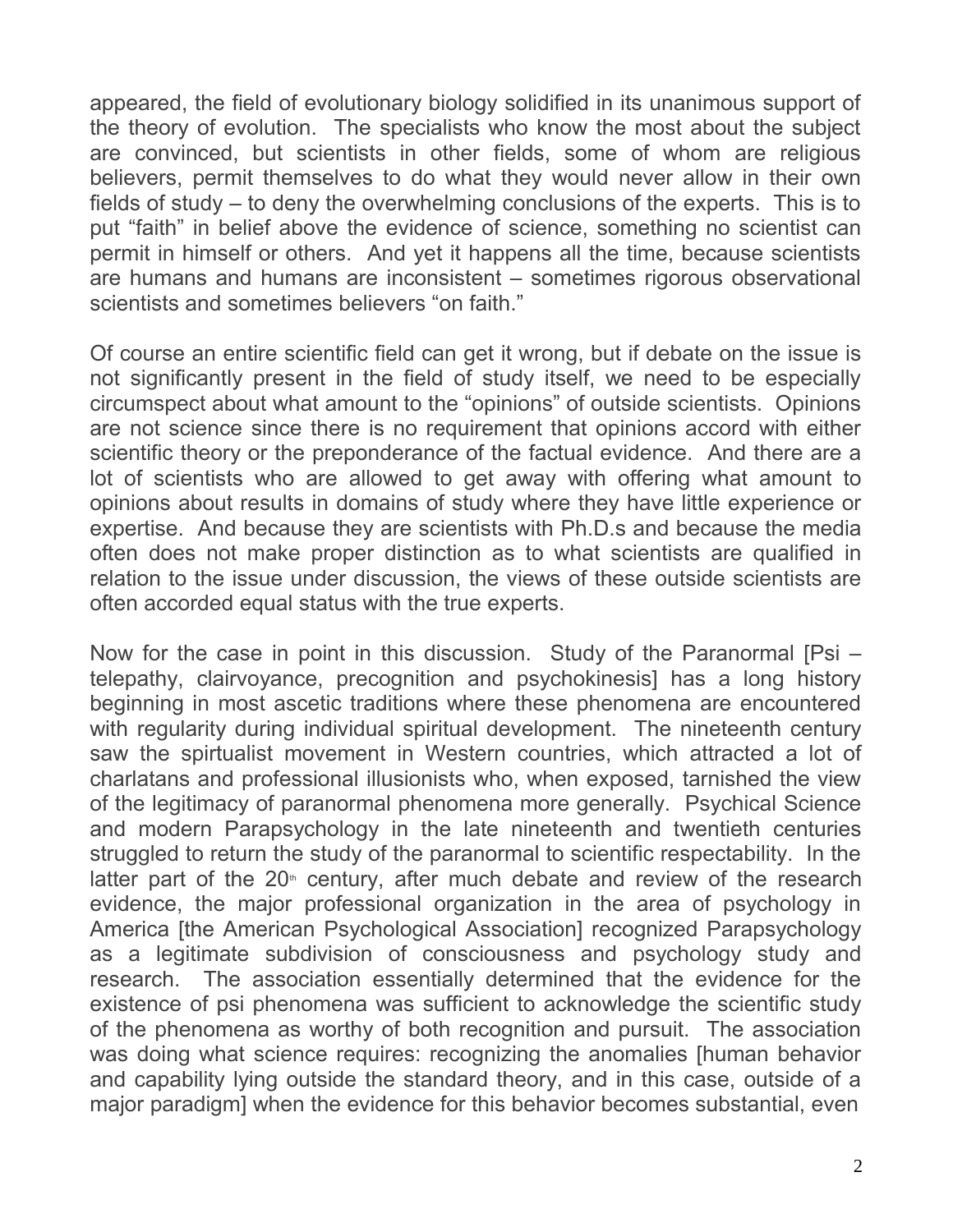when the implications for existing theories and paradigms within the field are made uncomfortable by this recognition.

The study of paranormal phenomena still lies at the margins of psychology and consciousness research, and the nay-sayers and skeptics are many, but importantly, most of these deniers are amateurs or professionals in fields other than psychology, consciousness study and parapsychology. In short, it is those who have less knowledge and expertise in the relevant field of study and who have conducted no research on paranormal phenomena who are the loudest critics. These skeptics take the usual tack of pointing to weaknesses in individual scientific studies and reports without considering the evidence as a whole. These deniers set up a straw man condition of perfection that no scientific study or report is able to meet since no study is without data limitations and potential methodological flaws. What these skeptics will not respect is both the collective research evidence and these two facts: 1) that paranormal phenomena are reported in every culture worldwide throughout history and 2) that a great many of these cultures have created special roles for the more skilled practitioners of these abilities [shamans, mystics, seers, artists, sorcerers, healers, inventors, etc.].

Paranormal experience is universal in humans, and like any other ability, different cultures foster it and different individuals have access to it to varying degrees. Looking at paranormal phenomena in the big picture, while scientific caution is appropriate in investigating it, overall denial of the existence of the phenomena carries caution to the point of obstinance. Unfortunately, the predispositions of individual cultures can encourage the tendency to obstinance, and when it comes to the paranormal, western culture can be almost an obstinance cheerleader. And this is the case despite this same culture's tolerance of fundamentalist forms of religion where the paranormal is applauded in the miracles of "saviors" and commonplace among many ministers and practitioners.

Why is the paranormal important? Put simply, because it is the evidence in the everyday world for the existence of intuitive competence in humans when they engage the subjective dimension of reality. It is the confirmation that while the objective, rational view of the world is of great value, it does not reveal the extent of human ability or provide the exclusive window on what constitutes reality. The paranormal is the bridge between the objective and the subjective, between the material and the spiritual perspectives. It brings the fruits of subjective awareness to objective reality where the option exists for its practical use. For empiricists, it is the TEST zone for proof of the subjective, for proof that human experience and awareness can transcend the objective limitations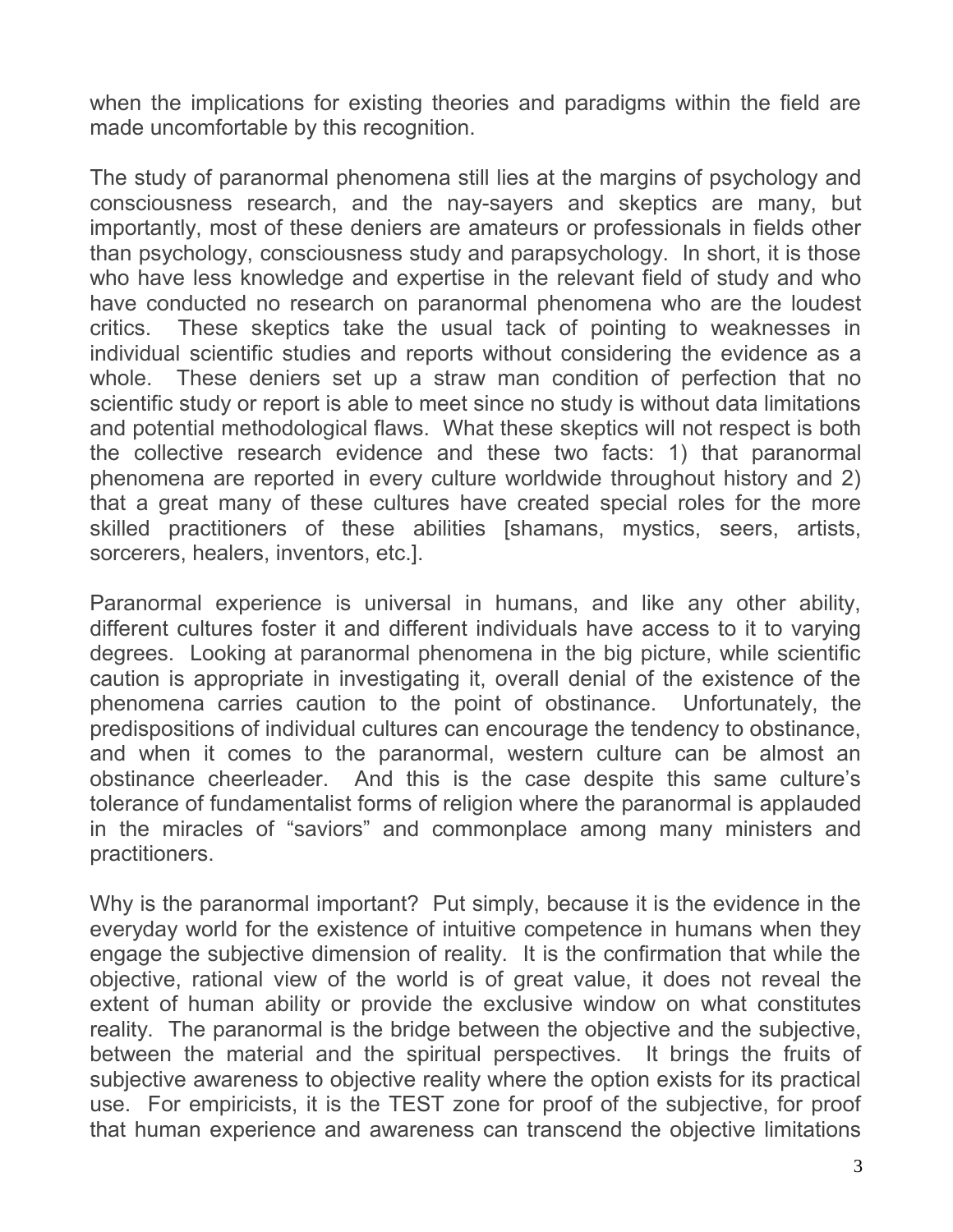of time and space and that material translocation and transformation are possible under certain conditions.

Study of the paranormal, and the intuitive human competence that underlies it, represents the opportunity to reincorporate the subjective [the human spirit] into the modern concept of reality without needing to credit any accompanying religious baggage – no religious dogma or institution. It is the evidentiary zone for one of the greatest potential paradigm shifts of modern time. Given the opportunity, one would think that scientists would be flocking to parapsychology instead of just tolerating it. It is not true science that stands in way. It is the objectivist bias of our culture that obscures the path and that lends support to those whose opinions sustain obstinance.

This is how science foregoes its ideals and its informing policy and how it largely fails to investigate one critically important area of human capability and behavior.

## **Human Capability and the Objective – Subjective Reality Continuum**

Like objective reality, subjective reality is a constant presence, an essential part of the unbroken continuum of the reality that humans are built to perceive and engage. Inherent limitations of humans as a species mean that the full extent of reality is far beyond human perception or conception. Utilizing all of their capabilities, humans still only perceive and engage a small part of the full reality continuum. Within the portion of reality that humans can access, different states of mind open different access ports. Everyday mind is characterized by objective and subjective ports both being open but to different degrees depending on the task. The empirical tasks of biological survival, technical manipulation, and scientific inquiry require dominance by the objective, rational mind, while the leisure activities of play and social celebration open more to the subjective and enlist the intuitive and the rational operating in tandem, while the artistic and spiritual activities rely more exclusively on the intuitive and allow the individual to engage more completely the subjective dimension of reality. Science pursues understanding and manipulating objective reality relying on the mental faculty of intellect, while Religion pursues understanding and utilizing subjective reality relying on the mental faculty of intuition. When humans regard either intellect or intuition or the portion of reality that one or the other accesses as exclusive, they are biased and myopic. And such claims only limit human potential. Humans need to recognize, utilize and develop every reality access mode they have since even with all capabilities enlisted, developed and engaged, it is a narrow band of reality that humans can experience.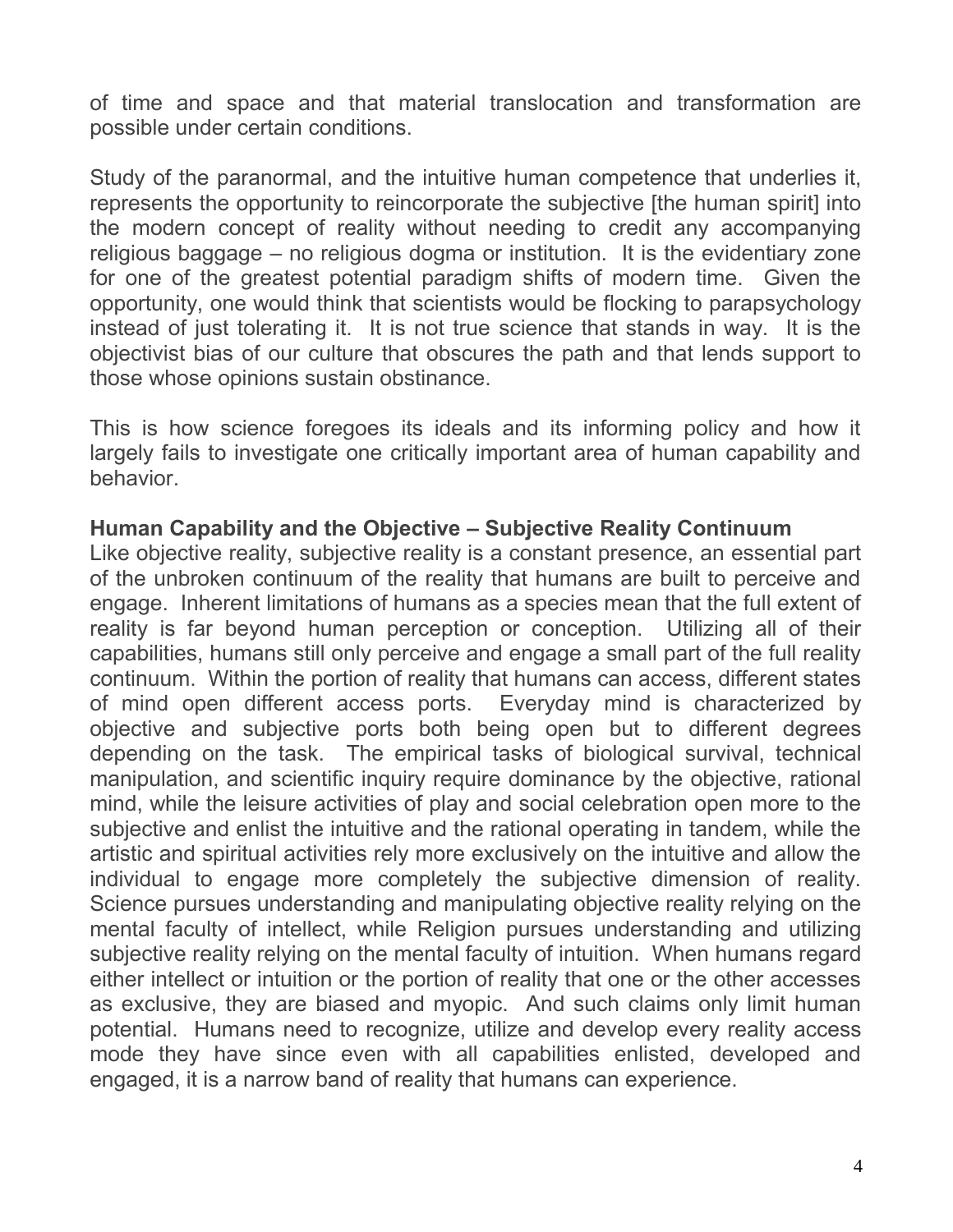At a fundamental level, Science and Religion both go wrong when either denies the significance of the dimension of reality to which the other is associated and claims primacy for its mental modes, perspective and utility in addressing human need and meaning in life.

### **The Many Ways Religion Gets It Wrong**

As we have seen, Science can go wrong within its own domain when its practitioners fail to live up to its declared ideals and informing policy, a failing that is especially important when it comes to exploring the human behavioral interface or bridge between objective and subjective reality. Likewise, Religion can go wrong in many ways, due to both internal and external factors. Unfortunately the combination of these failings result in most religions being so far off base that I find it useful to distinguish at the outset between Religion and Spirituality. I posit Spirituality as the essential perspective that emerges when human intuitive competence engages subjective reality. It is from this essential base that all religions derive and from which nearly all go astray. I will use this distinction between Religion and Spirituality in the remarks that follow.

Human intuitive competence provides access to the spiritual perspective, the subjective dimension of reality, the human experience of this reality, and the awareness and practical consequences that result from this experience. And certain states of mind accommodate intuitive competence and its development and utilization. The meditative state is one of these mental states in which the rational mind is held in suspension allowing the intuitive to manifest in a purer form, which accommodates the spiritual perspective and access to the subjective dimension of reality. Meditation in its several forms – which can include prayer – is the practice that promotes this consequence. Meditation is a vehicle, and once the vehicle is mastered, access to a relatively pure form of the intuitive can be achieved directly without having to rely on this vehicle per se. Merely the "idea" of Meditation can become the trigger for shifting to emphasis on the intuitive channel in the individual. And in those fully mature in access to the intuitive, there is no need for a vehicle or a trigger at all because the intuitive channel is held open all the time. Meditation, like all forms of art and ritual – when properly understood and utilized, is a means, not an end. It is the awareness that can result when we use the tool to explore the subjective that is important once we get there, not the particular access tool that we use to open the door. There can be an infinite number of different access tools that take humans to the same place. Using a different metaphor, it is getting to the "party" and discovering and utilizing the fundamental connectedness of the world when we get there that counts, not the particular brand of automobile that brings us to the "dance."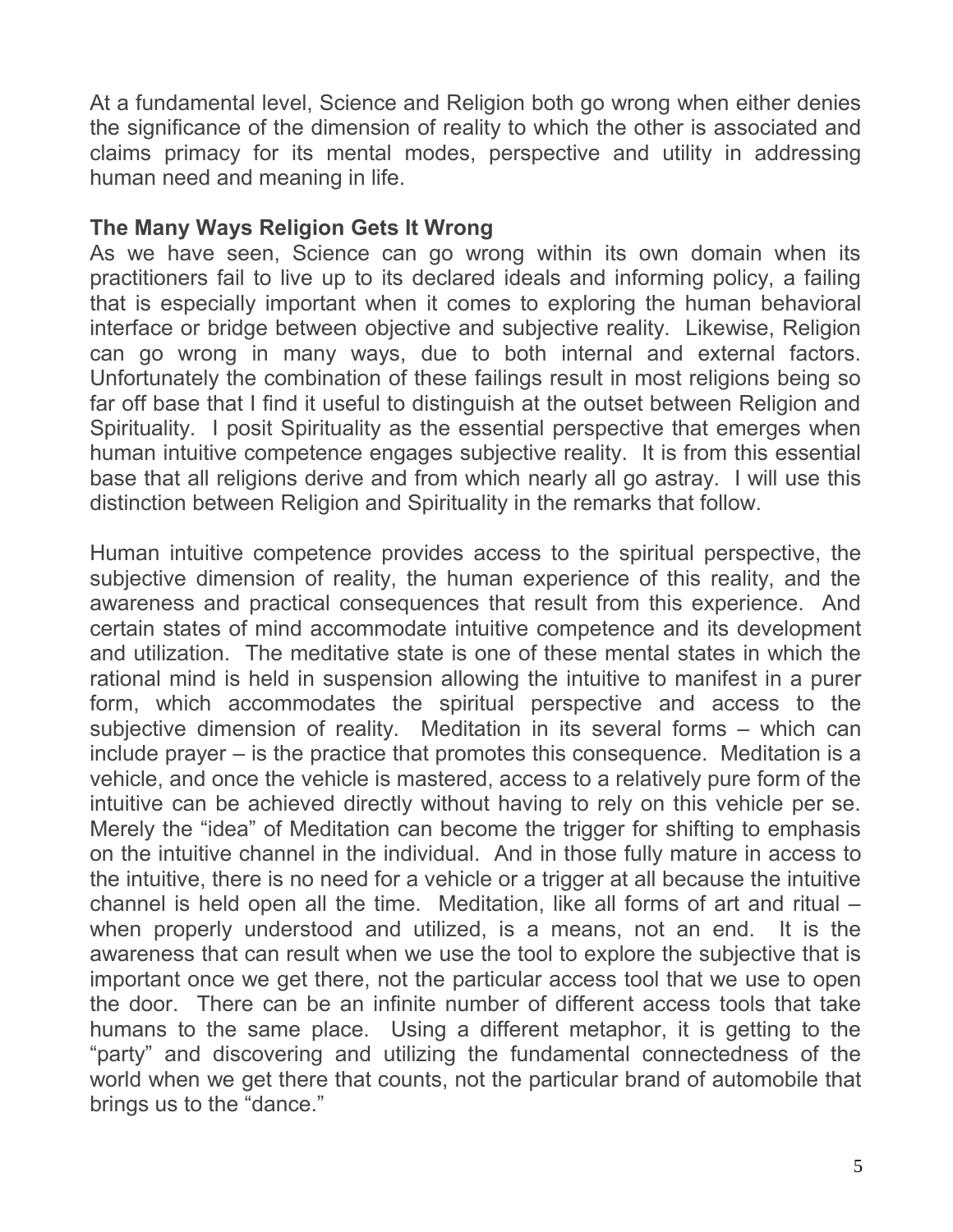The first major misstep that Religion makes is to focus central importance on the vehicle and so to diminish the core opportunity for the individual and society to achieve sophisticated spiritual awareness at the dance. All systems of religious beliefs and rituals are means, not ends, but most religions make commitment to their specific beliefs and rituals the primary concern of the devotee as well as the exclusive screen for interpreting the meaning of all experience that occurs when the devotee engages the subjective or spiritual realm. When religions interject priests and their ilk as necessary human intermediaries into this focal belief and ritual framework, both contact with and interpretation of the experience of the subjective becomes essentially "fixed" and the potential liberating awareness of the spiritual perspective through the exercise of human intuitive competence is severely curtailed, if not entirely suppressed.

The spiritual is the core of all religions, and human intuitive competence is what makes access to the spiritual perspective possible, but nearly all religions fail both to sustain this core and to promote a liberated form of this human competence. These are huge failings. While these failings may be understandable in the framework of a  $12<sup>th</sup>$  century worldview – the worldview in which earth is the center of the universe and humans the pinnacle among God's creations, to continue to tolerate these failings given our modern understanding of humankind's minuscule position in a virtually infinite universe is inexcusable. To persist in tolerating these failings, we are harboring the basis for large scale and potentially devastating societal conflict as a result of competition among absolutist religions. And we are simultaneously smothering spiritual awareness and intuitive competence under this erroneous religious umbrella at the same time that the obvious excesses of the religious representation of the spiritual encourage science to reject the legitimacy and value of the spiritual itself. This is a double whammy. When Religion goes wrong, it really goes wrong, creating the conditions that significantly limit humankind's opportunity to fulfill its potential and that can carry all of modern civilized humanity into the muck and the mire.

While Religion fails at the institutional and political levels for important reasons with critical consequences, it also fails at the fundamental level of interpreting the core religious experience of unification. Unification occurs when the individual discovers through access to the subjective realm the essential connectedness of all things and the identity he or she shares as a participant in this infinite condition of interconnectedness. At the extreme subjective level, all things, which seem separate in the objective reality, dissolve into one thing – the ALL where there is but one identity shared by everyone and everything across all time and space. To experience self as All is the unification experience, the core experience to which all religious ritual is supposed to lead.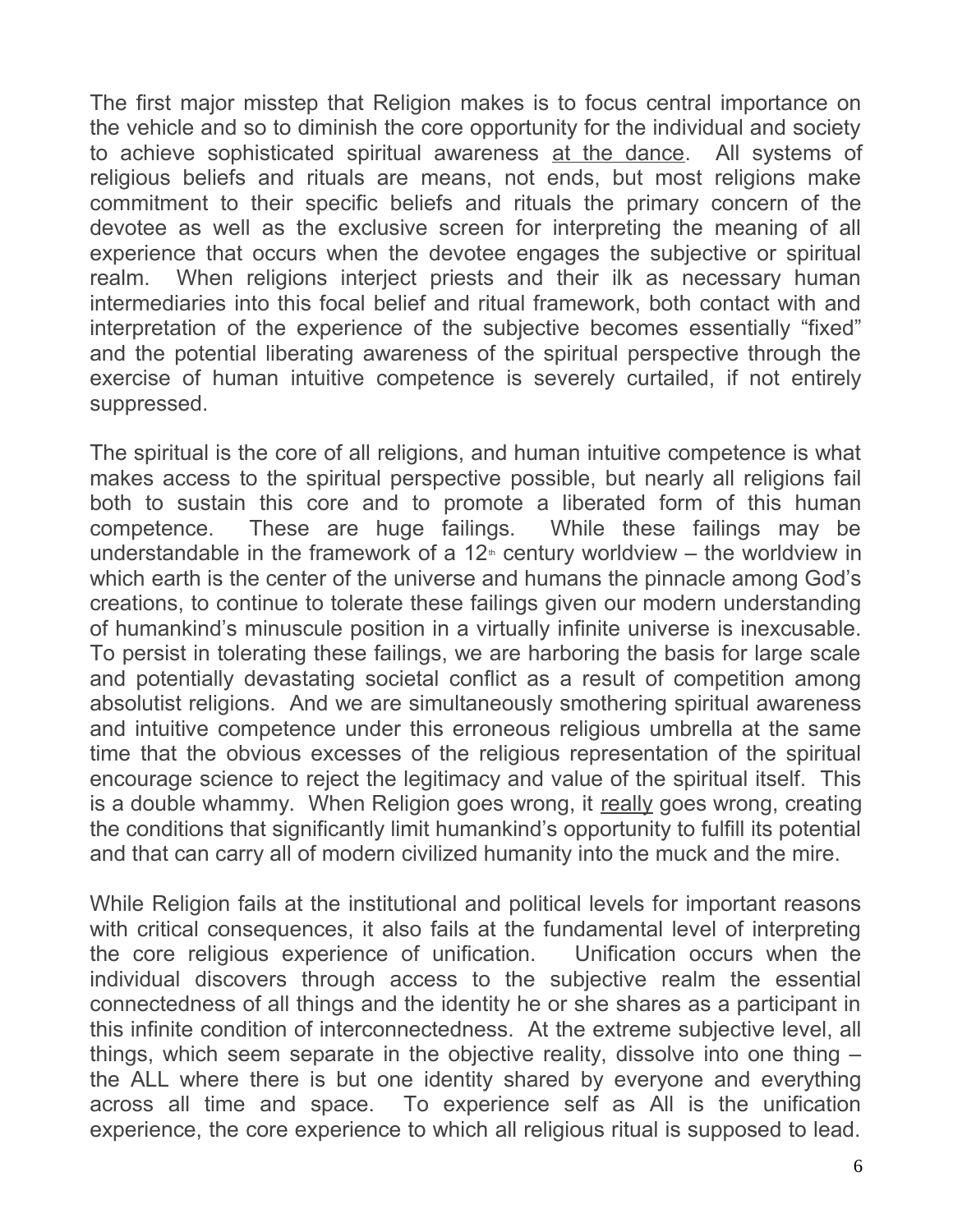To be "Born Again in the Spirit" is one way within Christianity to describe some level of the individual having this unification experience. Ecstasy is the emotional and conceptual effect of having this experience of oneness since in experiencing the shared identity of total interconnectedness, the individual is entirely confirmed – filled with the Love of essential and infinite connection.

It is in the religious interpretation of this unification experience that Religion goes wrong and "loses it." Instead of encouraging and guiding the individual's independent development of his or her intuitive competence into sophisticated understanding and use of the subjective reality, virtually every religion captures this universal human experience in its dogma and interprets this positive experience as proof of the absolute and exclusive truth of its particular set of beliefs and rituals. The significance of subjective reality is thereby reduced to a narrow set of literal beliefs and their required rituals which totally circumscribe and define the "meaning" of the unification experience and all subsequent exploration of the subjective dimension of reality. Instead of being liberated to pursue and develop within subjective awareness for him or herself, Religion posits a whole horde of intermediaries between the individual and access to the subjective [gods, ancestors, saviors, spirits, saints, etc.]. Placating these intermediaries becomes the focus of attention for Religion rather than assisting individuals to develop intuitive competence, to become more and more aware of the nature of the subjective realm, and to learn how to make use of being present within subjective connectedness. Instead of promoting free access to the subjective, Religion greatly restricts and confines this access and defines the function of the subjective as supporting the validity of the belief system itself. And through the introduction of both conceptual supernatural intermediaries [gods, saviors, ancestors] and social human intermediaries [divine kings, popes, priests, shaman, monks], most religions further restrict access to the subjective to the privileged few who benefit from the accreditation the belief system offers to their positions of social, economic and political power. In this way through religion as a social institution the subjective reality is made to conform to and support the objective economic and political reality. At this point the subjective has been all but converted in effect to the objective.

Each religion reduces the universal unification experience to support its belief and ritual system as defining the absolute truth regarding the nature of the subjective reality and humankind's relationship to it. Many different religions, all claiming to reveal absolute Truth invites competition and conflict across social groups of differing beliefs. This, in spite of the fact that all religious belief systems carry their devotees to exactly the same place with exactly the same core results. In this way the universal subjective experience of connection/unification – Love – becomes in Religion a competition among the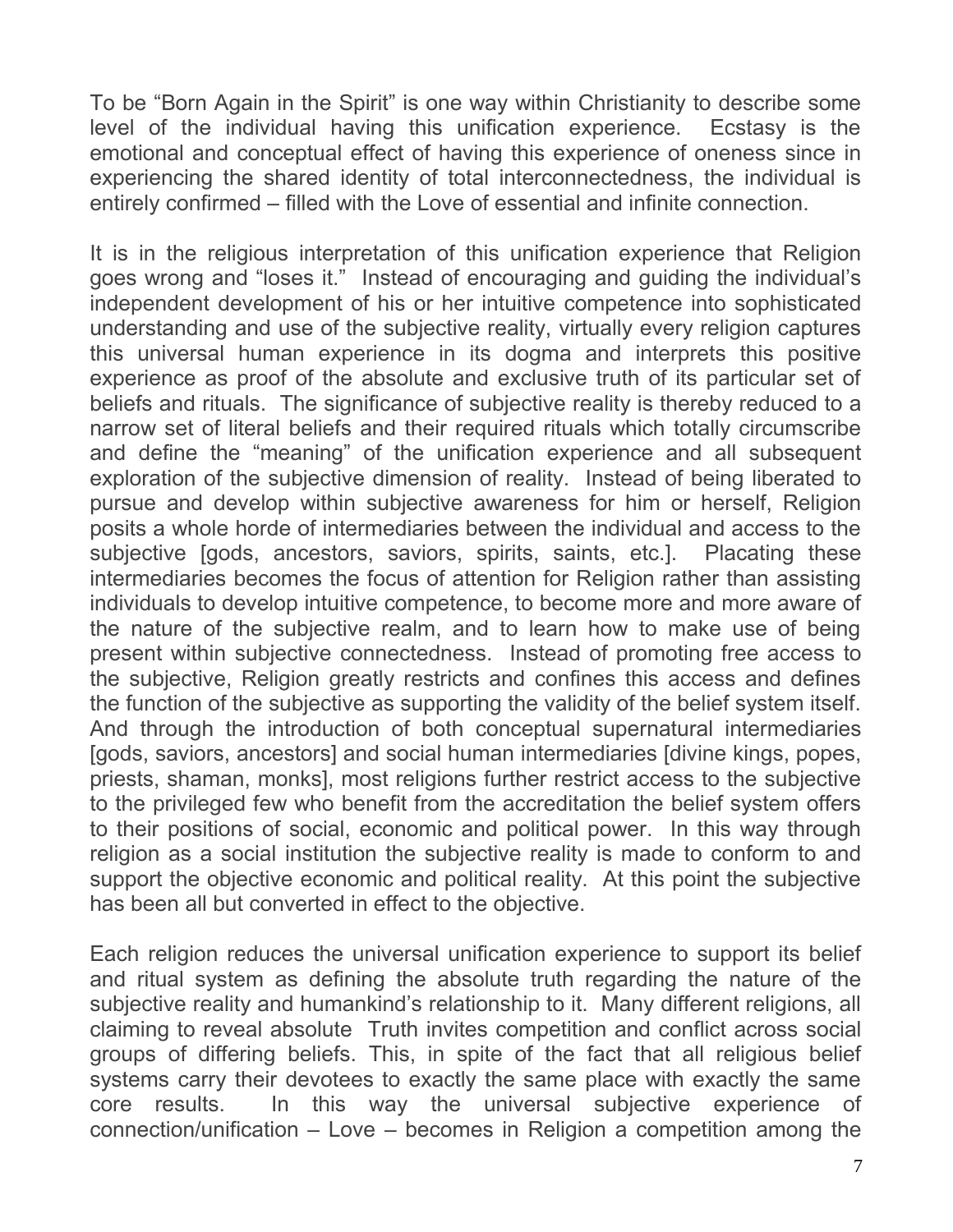claims for primacy by different religions. Through religion, the alternative interpretations of the experience of universal Love are transformed first into a competition and then into conflicts [crusades and jihads] of religious "cleansing" of the infidels. Unfortunately, this failing first in interpretation of the unification experience and then in the subsequent progression into institutionalized conflict is common to virtually all religions. And arguments by moderates calling for tolerance among religions never address the essential interpretive fallacy upon which the fundamentalist conflicts rest.

There is yet another way in which Religion fails conceptually. The spiritual experience of unification evokes an awareness of sharing in an all inclusive singular identity through infinite interconnection and the transcendence of time and space. In this setting, all entities participate in one another, belong to one another, are fundamentally in contact with one another, and can relate and influence one another. An individual in objective reality can shift his or her consciousness position and access this infinitely interconnected subjective reality where time and space no longer are barriers. Paranormal events, which exhibit consequences in objective reality for connections that can be realized in this subjective reality, are the bridges that bring the effects of the subjective into the objective in the form of pre and retro cognition, clairvoyance, telepathy, and psychokinesis. While from an exclusively objective, intellectual perspective, events like the mental moving of objects, multiplying materials, healing the sick, knowing the thoughts of others, "seeing" and telling of events of the past and the future all seem miraculous, from a subjective, spiritual perspective these are paranormal events that are to be expected.

Religions and cults form around individuals who exhibit these paranormal talents to a significant degree exactly because most modern humans are so minimally developed in intuitive competence and so unfamiliar with the subjective realm and the commonality of bridging paranormal phenomena. Intuitively developed individuals have always been around in all human cultures, but in the time of complex, civilized communities, religions have transformed a few of these intuitively talented individuals into prophets and even saviors when the circumstances have been conducive. Religions celebrate and even worship these individuals at the same time the average person is encouraged to keep his or her intuitive abilities in check and to reduce the significance of any core spiritual experiences to proof of the authenticity of the religious belief system itself. In this way most religions capture rather than liberate the intuitive competence of their followers. Religions honor the devout followers who obey and accept all on faith, and they tend to be uncomfortable, if not downright belligerent, in dealing with independent spiritual seekers who look to their own internal resources to create their own path to enlightenment. Ironically, in spite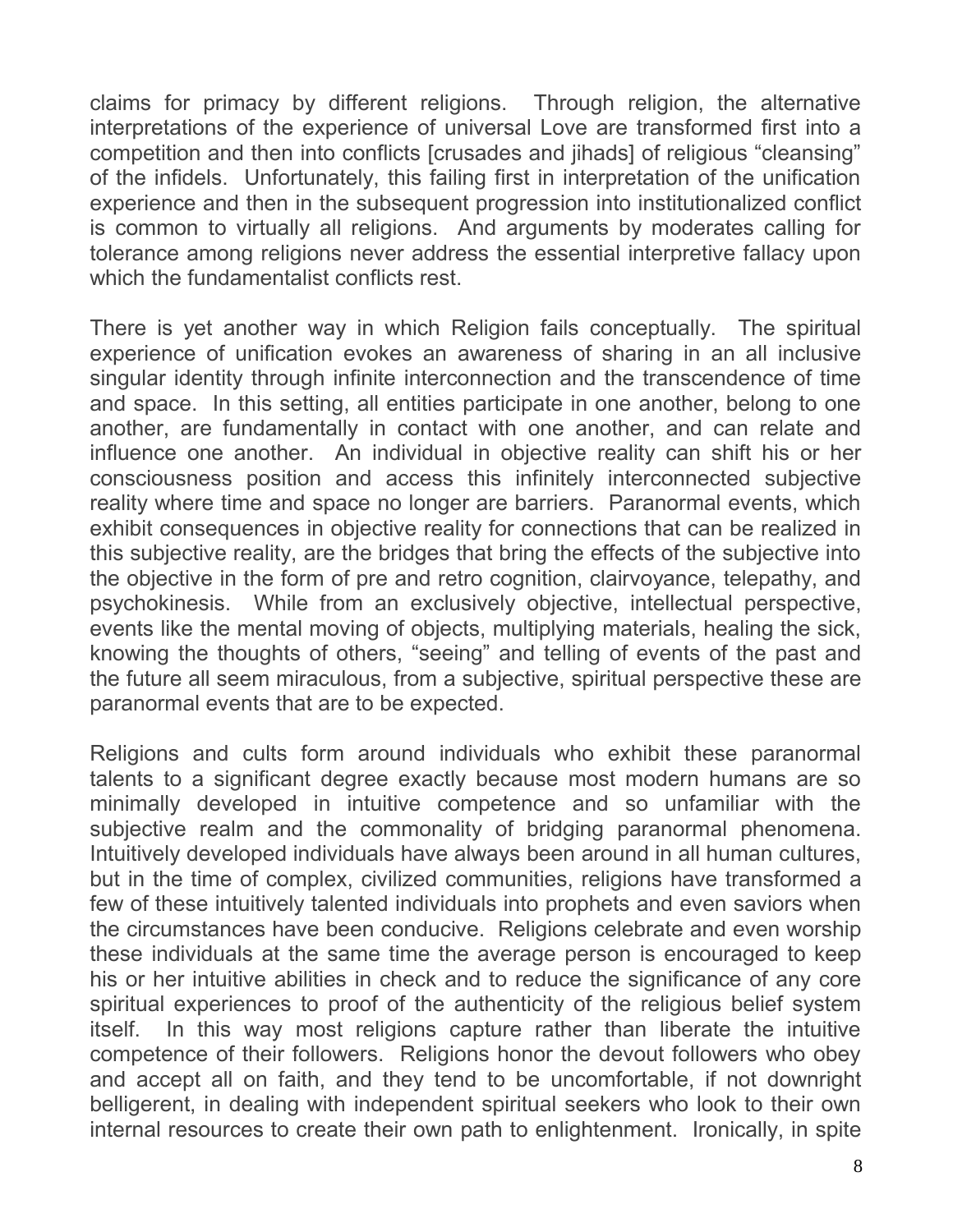of the core spiritual experience being the source of all religions, in practice most religions join with secular, objectivist culture to restrict the development of intuitive competence in the citizenry.

In addition to making prophets and saviors out of intuitively talented individuals who evidence paranormal abilities and discouraging intuitive development in the populace, Religion misinterprets the spiritual, subjective message regarding human physical death by either positing a separate soul or enlisting some form of reincarnation. Subjective reality is the reality of all things existing as one together – inseparable and unified as one, existing as one infinitely interconnected and interrelated identify. In this reality there is no separate identity, so there is no basis for either a separate soul or for one separate physical entity being reincarnated in another separate physical entity. From the spiritual perspective of the subjective reality, the individual as a separate entity is an illusion to begin with. As an integral and integrated part of it all already, there is no "other" place to go or entity to be or become. There is only change in an ever vibrating and flowing universe. All that is can never be lost; it only changes in and out of materiality and immateriality in the infinite flow. We come from everything being made up of the disparate matter particles and energy of the universe; we participate in everything being related to all other forms of matter and energy; and we become anything and everything as we emerge and dissolve as material things. We already have life everlasting; we just do not have it as some form of our current selves, whether as an immaterial soul or physical reincarnation. God as a father, Jesus as a savior, judgment, soul, heaven or hell are all projections from the objective, material world to interpret and try to provide meaning in the subjective world where for the spiritually enlightened these separate entities and actions have no credibility and are totally unnecessary. These materially based projections reflect the need of objectively focused humans in a spiritually immature condition who want answers to questions about life that they do not know how to frame and do not know where to go to get their answers. So, Religion creates these materialistically based projections to ease the uncertainty of material death caused by the very ignorance of which Religion is a major promoter.

Collectively, the failings of Religion with respect to revealing the nature, scope and significance of subjective reality are enormous. Religion becomes first a set of literal beliefs and rituals based on inappropriate projections from the objective into the subjective, and then as a social institution Religion becomes a supporter of objectively oriented secular society. Through this process, Religion, which ironically has its origins in the core unification experience of subjective spirituality, ultimately becomes a major roadblock to humanity maturing into sophisticated subjective awareness.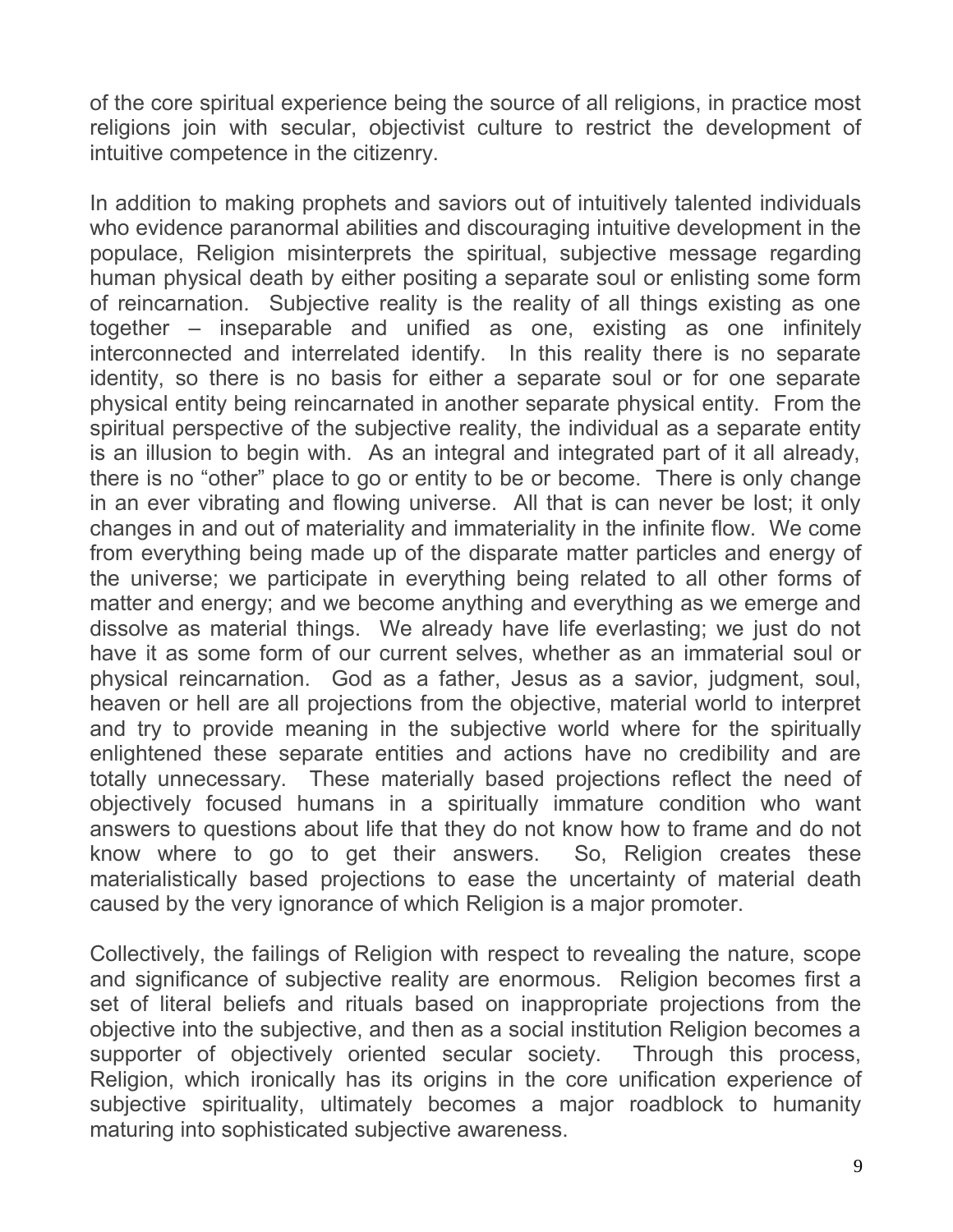## Re-creation and Spirits

Until the concept of Super Psi emerged in parapsychology studies, a resolution appeared impossible for the seeming dilemma between the two competing fundamental principles of "the only constant is change" and "all that ever was is and ever will be." Psi brings all paranormal phenomena together as different realizations of the same underlying intuitive human capability when operating in the subjective domain of reality. Super Psi resolves the seeming contradiction between constant change on the one hand and absolute permanence on the other by positing the phenomena of re-creation. Super Psi suggests that within constant change, human intuitive capability can utilize the infinite interconnectedness of all things and events across time and space and by connecting and sharing identity with them, rediscover what and who they are and what they know and were. Living humans can even re-create these persons, things and events in cognitive, and even material form because they are always "present" or "available" in the subjective domain of reality.

The mistake Religion makes is to view from an objective perspective this constant "presence" for all things and events in the subjective and then attribute continued causality for this subjective presence in the objective. It is through this very significant "mistake" that "spirits" or ancestors or gods are held to be causal agents in the everyday world. Continued presence or availability in the subjective does not imply continued causal agency in the objective. The ability of humans to manifest aspects of subjective presence cognitively or even materially in the objective does not mean that apart from the manifesting activity of humans these presences are independent agents causing events to occur in the objective or everyday reality. Always available in the subjective across time and space does not necessitate being always causal in the objective. Religion fails to make this distinction; making this distinction is fundamentally important for understanding the relationship of the objective and subjective dimensions of reality; and Super Psi is one theory that can clearly accommodate making this distinction.

Now comes the really tricky part. Humans can render the presences that are available through infinite connectedness and shared identity in the subjective "real" in the objective, and they can invest these objective presences from the subjective with activity that can be causal. But the source of this causal activity is not subjective presence itself but the re-creative investment of humans living in the objective, material domain. Living humans who utilize intuitive competence in the subjective can get anything they want that ever was and they can cause subjective presence to have objective effect if they have the requisite intuitive capability and elect to do so. These living humans can manifest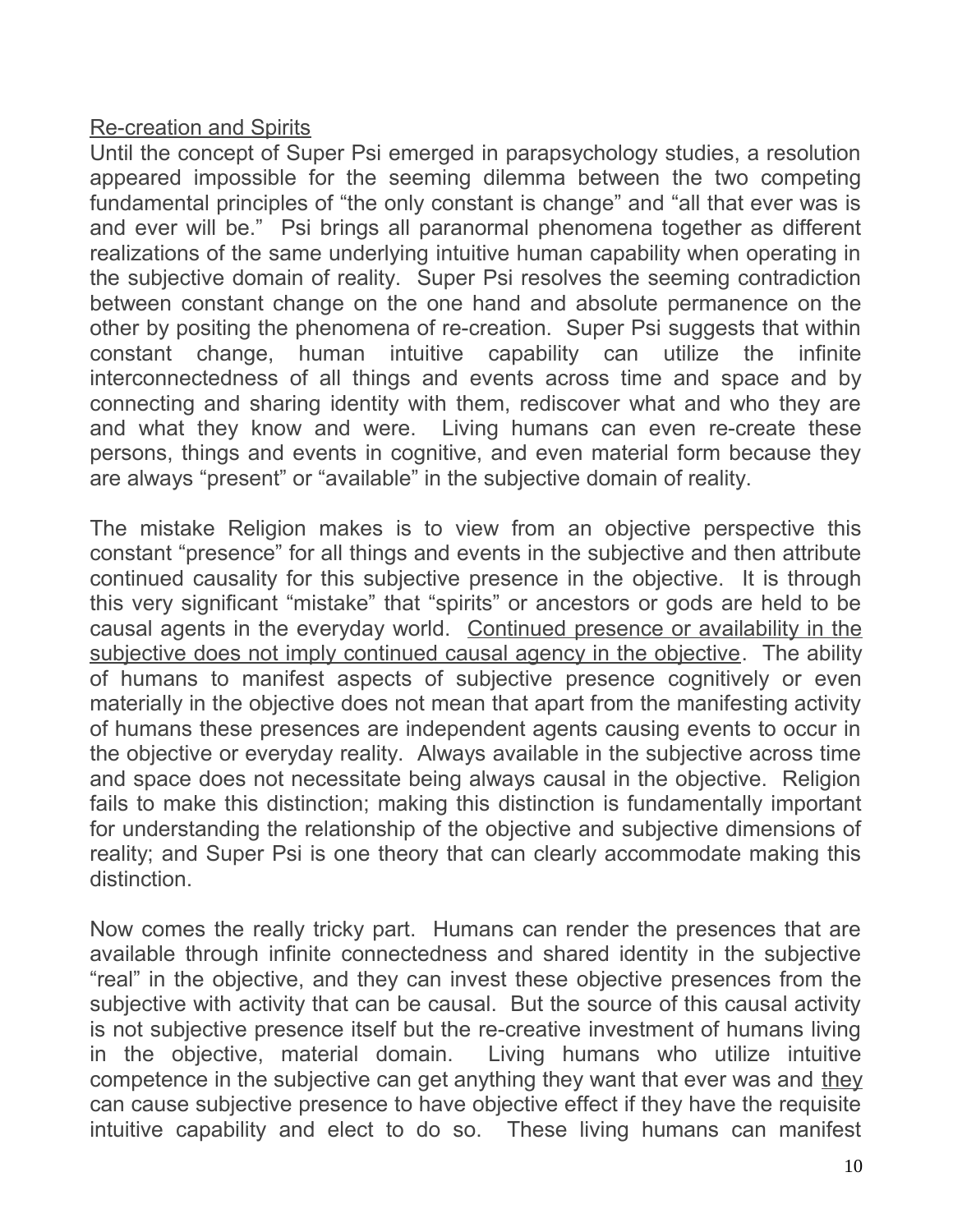subjective awareness in any way they like. They can do it themselves and attribute it to themselves or they can understand themselves to do it through the presences that are available to them in the subjective. And in some ways, attributing causality to other identities can facilitate humans being able to accomplish these manifestations by removing them from the constrained everyday ego of the living individual. But, the fact that this happens and that humans and religions often attribute causality to subjective presences themselves does not mean that primary causality actually lies where it is attributed.

Super Psi suggests that it is the living human that is responsible, that he or she is actually the causal source for all such "spirit" manifestations. By contrast, Religion allows for a separate reality and independent causality for the subjective presence domain. What the Super Psi interpretation demonstrates is first that it is not necessary to go the Religion route and second that in going the Religion route Religion both diminishes the capability of living humans and creates the basis for human conflict over whose "gods" are the true subjective presences. Super Psi is a super humanistic view, and by fully crediting the subjective dimension of reality and human participation in it, it vastly exceeds secular humanism with its limited focus on the objective, material, intellectual realm of human experience and existence.

## **Conclusion**

Science derives denial of the paranormal phenomena that bridge the objective and subjective realms of reality from its own bias for the objective reality and its failure to live up to its philosophical ideals and policies. The effect is to mostly overlook investigation of these bridging paranormal phenomena and the potential impact of a major paradigm shift, which their study could produce – including a very different view of human consciousness and the utility of subjective awareness. Spirituality focuses fully on the subjective but like Religion it often mistakenly attributes causality to supernatural, spirit entities. Religion in addition suffers from its very often being co-opted by and serving the power needs and pragmatic concerns of social, economic and political culture and from imposing objective reality constructs in the form of literal beliefs and rituals on the subjective in an effort to overcome the challenge posed by physical death. Super Psi offers a super humanistic solution to the failings of both Science and Religion. It credits both the objective and subjective dimensions of reality and human access to and use of both while it avoids the denial and obstinance of Science and the socio-political and conceptual miscues of Religion, all of which diminish the importance of human intuitive competence.